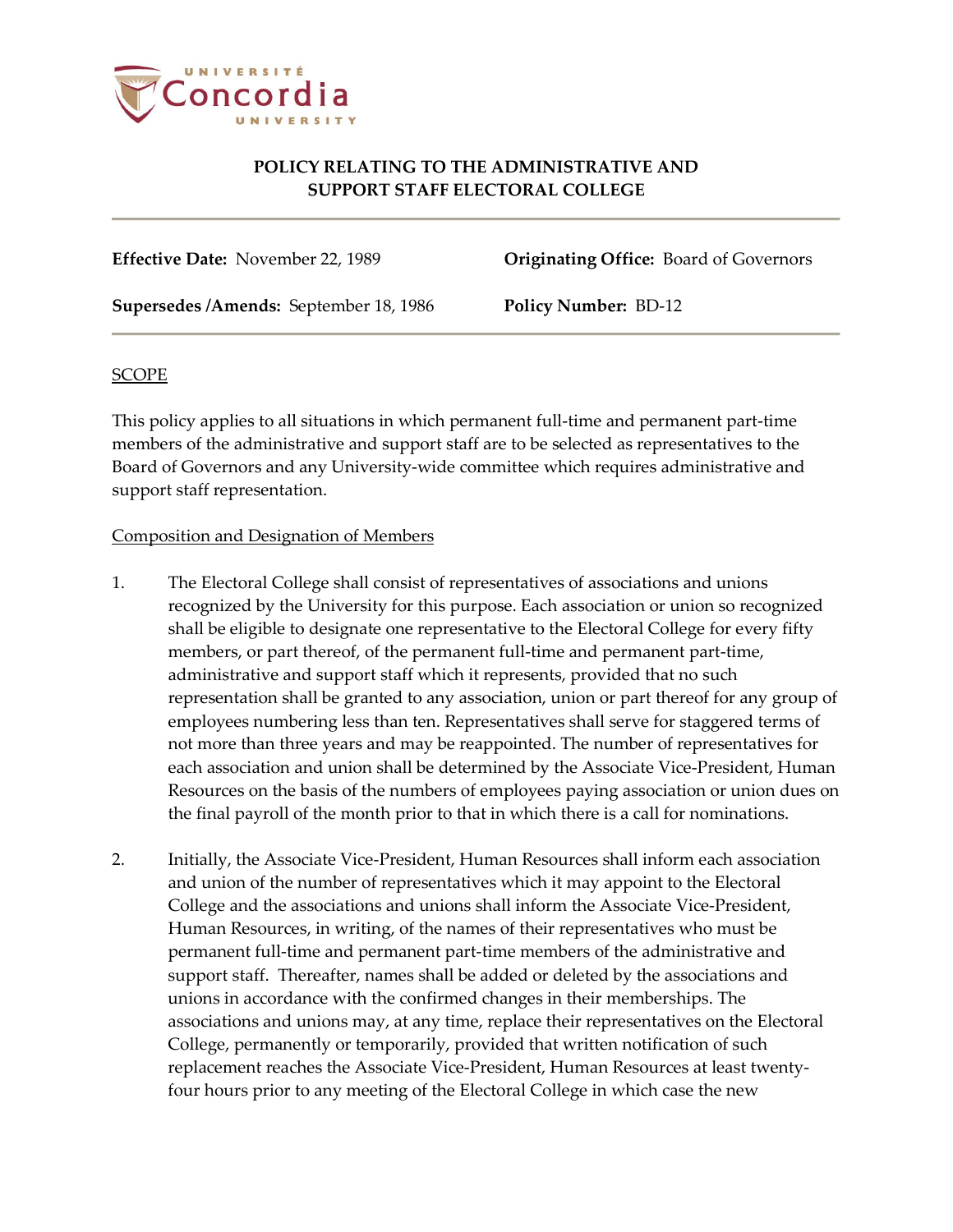

# **THE POLICY RELATING TO THE ADMINISTRATIVE AND SUPPORT STAFF ELECTORAL COLLEGE**

#### Page **2** of **4**

representative will participate. No member of the Electoral College shall participate, in any manner other than that of nominee, in any of the Electoral College's business relating to a position for which he or she has been nominated. A member of the Electoral College so nominated, should be replaced, at least temporarily, by his or her association or union. No individual shall serve as a representative elected by the Electoral College and as a member of the Electoral College at the same time.

#### **Elections**

- 3. Any permanent full-time or permanent part-time member of the administrative and support staff may be nominated and any permanent full-time or permanent part-time member of the administrative and support staff may endorse a nomination. No other nominations or endorsements shall be valid. The Associate Vice-President, Human Resources shall call for nominations at such times as may be necessary to ensure as full and continuous representation as possible for the administrative and support staff and shall publish such calls in a manner deemed reasonable and likely to reach all administrative and support staff. Nomination forms shall be submitted to the Associate Vice-President, Human Resources within three weeks of the call for nominations and must include the endorsement of ten members of the administrative and support staff, for nominations to the Board of Governors, and the endorsement of five members of the administrative and support staff for University wide committees, together with an undertaking of the nominee to serve if elected and any information concerning the nominee which the Associate Vice-President, Human Resources may request to assist the Electoral College in its deliberations.
- 4. The Associate Vice-President, Human Resources shall convene and chair a meeting of the Electoral College within one week of the close of nominations and thereafter as frequently as is reasonable to ensure the prompt election of representatives. Once the Electoral College has been convened, the Associate Vice-President, Human Resources will charge the Electoral College to elect a chairperson of the meeting, at this point the Associate Vice-President, Human Resources will withdraw from the meeting.
- 5. The Associate Vice-President, Human Resources shall provide the office and secretarial services required by the Electoral College.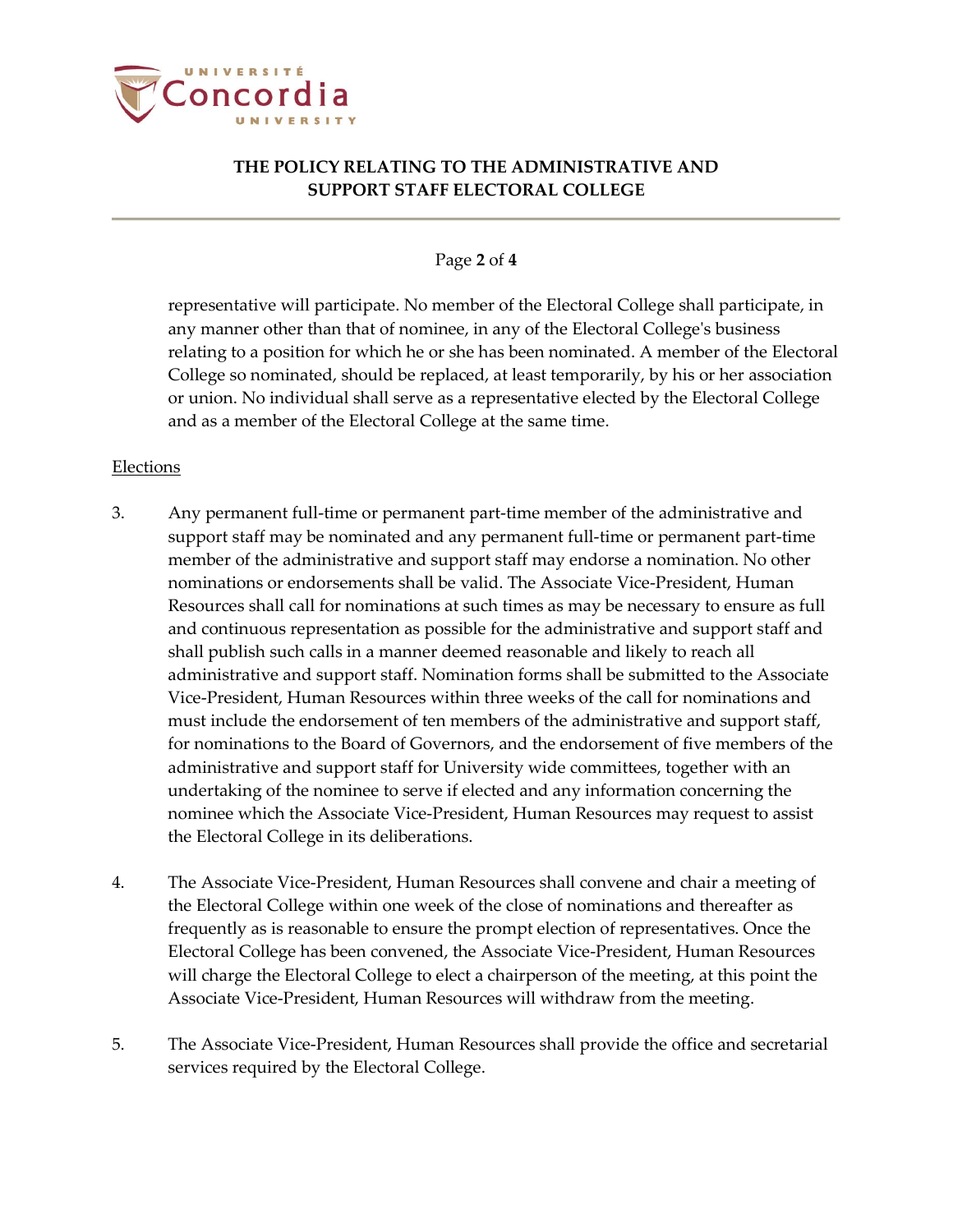

# **THE POLICY RELATING TO THE ADMINISTRATIVE AND SUPPORT STAFF ELECTORAL COLLEGE**

### Page **3** of **4**

- 6. The Electoral College may request nominees to supply information in addition to that included in their nomination papers and may interview some or all of the nominees for any position.
- 7. Each member of the Electoral College shall have one vote for each position to be filled and voting shall be by secret ballot without provision for proxy voting. The Associate Vice-President, Human Resources does not vote. Election shall require majority (50% plus 1) of the valid votes cast for a particular position. In the event that a majority is not achieved on the first ballot, second and subsequent ballots will be held, the nominee with the least number of votes being deleted each time. In initially filling more than one position on a single body, representatives shall be elected for various terms, unless prohibited elsewhere, so that subsequent elections for single vacancies will occur at equal intervals. In filling more than one vacancy the candidate receiving the highest number of votes shall serve the longest term, the candidate receiving the second highest number of votes shall serve for the second longest term and so on until all vacancies are filled.
- 8. Representatives elected by the Electoral College shall be eligible for re-election subject to nomination in the same manner as other candidates unless this is prohibited elsewhere.
- 9. Vacancies caused by death, disqualification, resignation or other unforeseen circumstances relating to an elected representative, shall be filled as soon as possible by the Electoral College, in the manner prescribed above, for a period equal to the unexpired period residue of the term of the representative being replaced.
- 10. Immediately following the completion of all elections, the Associate Vice-President, Human Resources shall publish the results in a manner deemed reasonable and likely to reach all administrative and support staff.
- 11. Any question relating to the interpretation of this policy shall be settled by the Ombuds Office.